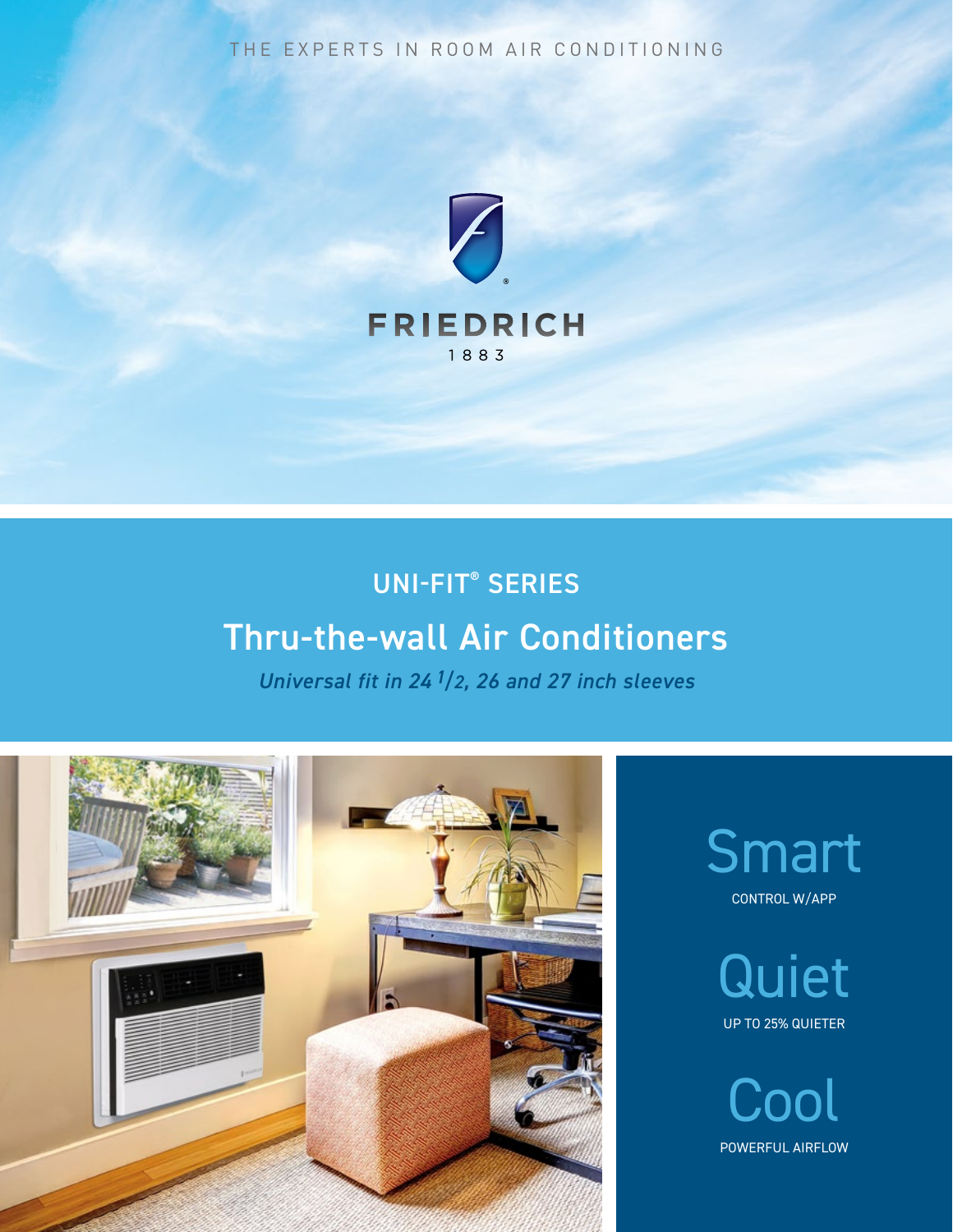# Uni-Fit® Smart Thru-the-wall Air Conditioners

## HOME OR AWAY, YOU'RE IN CONTROL WITH THE FRIEDRICHGO™ APP.

Integrated Wi-Fi control from your smartphone. Also compatible with Amazon Alexa or Google Home.

### **Connect in minutes**

It's easy with our simplified set up process

### **Easily set your home, away, and night time preferences**

Create a custom cooling schedule that fits your lifestyle

### **You're in control anytime, anywhere**

Power your unit on and off, change temperature, system mode, and adjust fan speeds no matter where you are

## **Why FriedrichGo™?**

By maintaining even temperatures with centralized controls, you reduce wasted energy and lower utility and maintenance costs while extending the life of your equipment.



Google is a registered trademark of Google LLC.





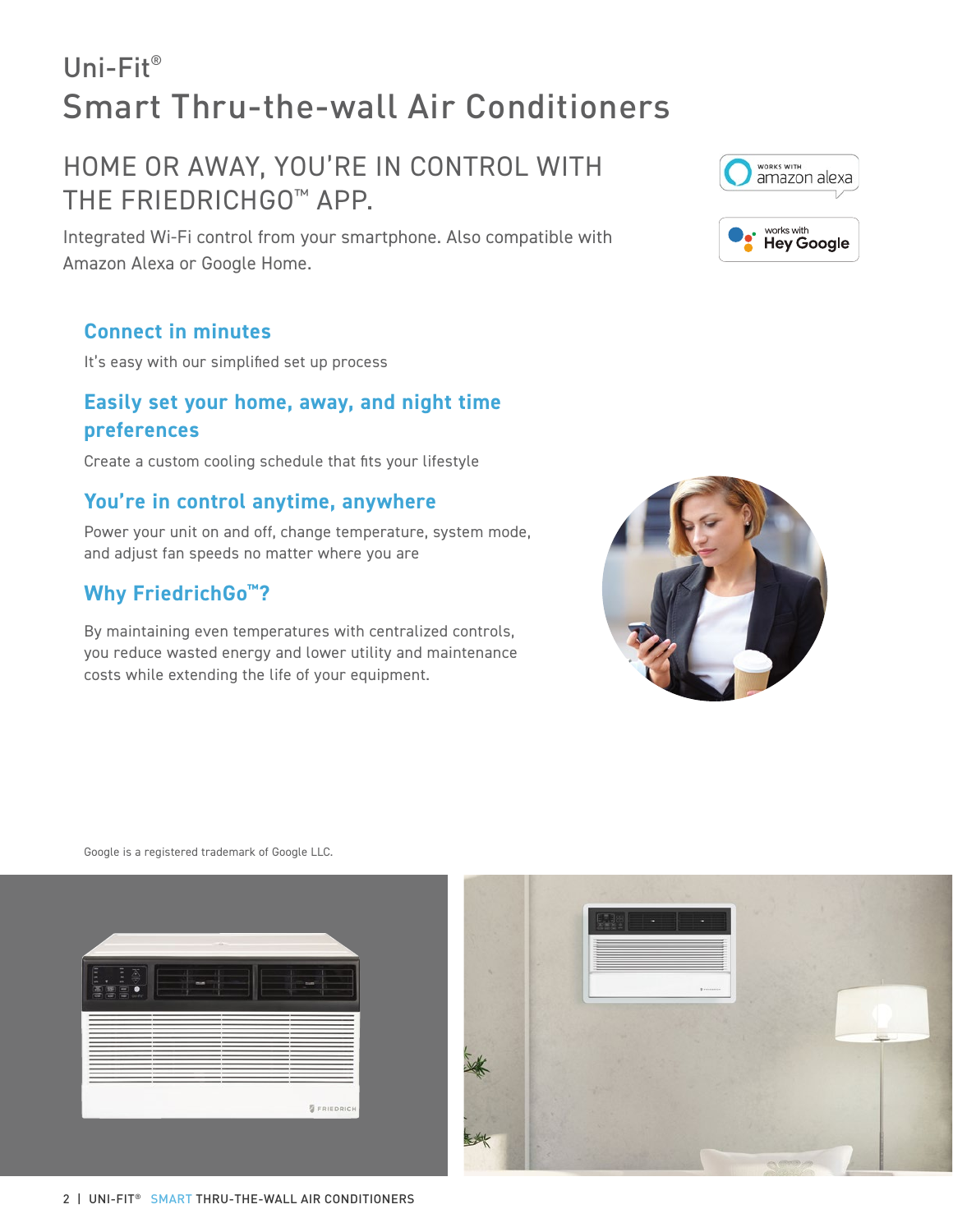#### Control Features

- Built-in Wi-Fi control on the go with the FriedrichGo app
- Smart home / voice command device compatability (Amazon Alexa or Google Home)
- 24-hour timer
- Remote control

#### QuietMaster® Technology

- Solid-steel inner wall
- Advanced airflow design
- High density insulation and foam for sound absorption
- Aesthetically engineered to block indoor noise
- Counterweights for vibration dampening

#### Installation Features

- Universal fit decorative trim ring
- Chassis designed to fit multiple existing sleeves from 24 1/2" to 27"

#### Comfort & Convenience

- 3 cooling and fan-only speeds
- Unique sleep setting
- Auto restart if power is interrupted
- 8-way air flow control
- Washable, antimicrobial air filter

#### Earth Friendly

- ENERGY STAR® qualified models
- Money Saver® setting saves money by operating the fan only when cooling

#### Reliable Construction

• Both the indoor and outdoor coils are corrosion protected for a longer life cycle





Easy-to-use remote control

**B** FRIEDRI

LEEP TIME





**WATCH VIDEO ON** [QUIETMASTER®](https://youtu.be/h-Bh09VNBjE) **TECHNOLOGY** 

### **QuietMaster® technology**

Building the quietest air conditioners begins with the design process and continues through the selection of superior components and materials.

It is shaped by skilled manufacturing and refined through on-going product testing in our engineering lab.

The result is a noticeably quieter cooling and heating experience, as much as 25% quieter than competitor's products.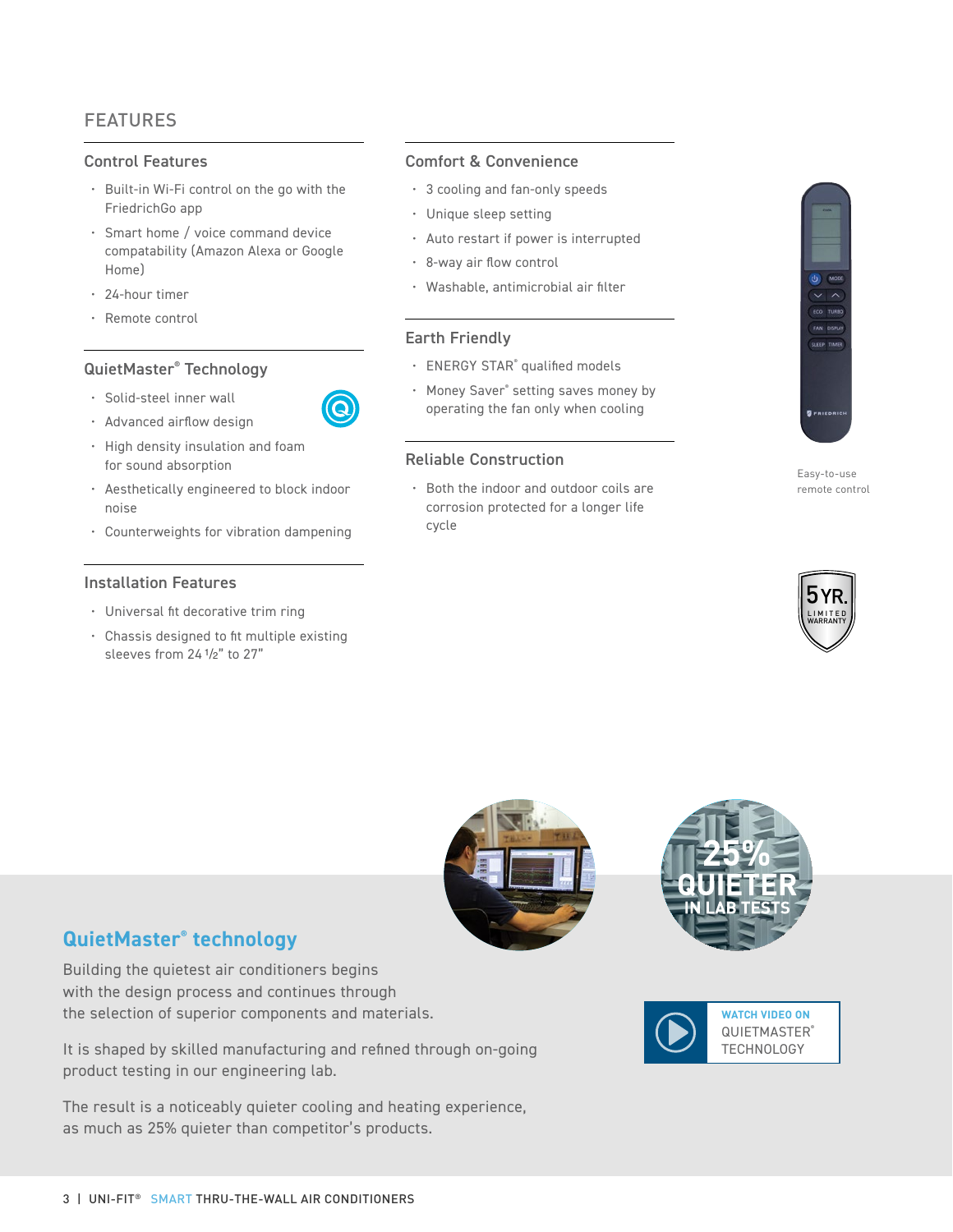#### USC SLEEVE

An existing or new sleeve is required for installation. The Friedrich USC sleeve ships with the accessories needed for installation in new construction, or installation into an existing sleeve.



#### OPTIONAL GRILLE

ARCHITECTURAL GRILLE-UXAA

Optional extruded brushed aluminum grille.



UXAA, optional architectural grille

#### IMPORTANT:

When installing into an existing sleeve, consult Installation Section of your Installation/Operation Manual to determine whether or not the grille needs to be replaced and/or a baffle adapter (included with chassis) should be used.

### SLEEVE/ CHASSIS DIMENSIONS

|                      |        |                           |                          | Depth<br>with        | Minimum<br><b>Extension</b> | <b>Minimum</b><br><b>Extension</b> | Thru-the-wall<br><b>Finished Hole</b> |                      |            |
|----------------------|--------|---------------------------|--------------------------|----------------------|-----------------------------|------------------------------------|---------------------------------------|----------------------|------------|
| Model                | Height | Width                     | Depth                    | Front                | Into Room                   | Outside                            | Height                                | Width                | Max. Depth |
| Uni-Fit <sup>®</sup> |        |                           |                          |                      |                             |                                    |                                       |                      |            |
| <b>USC Sleeve</b>    |        | $15^{1}/2$ " $25^{7}/8$ " | $16^{3}/4"$              | 201/2"               | $\overline{a}$              | $1/2$ "                            |                                       | $153/4"$ $26^{1}/8"$ | $16^{1/4"$ |
| UCT, UET Chassis     |        | $14^{1}/2$ " $24^{1}/4$ " | $\overline{\phantom{a}}$ | 20 <sup>5</sup> /16" | $3^{3}/4"$                  | $\equiv$                           |                                       | -                    | -          |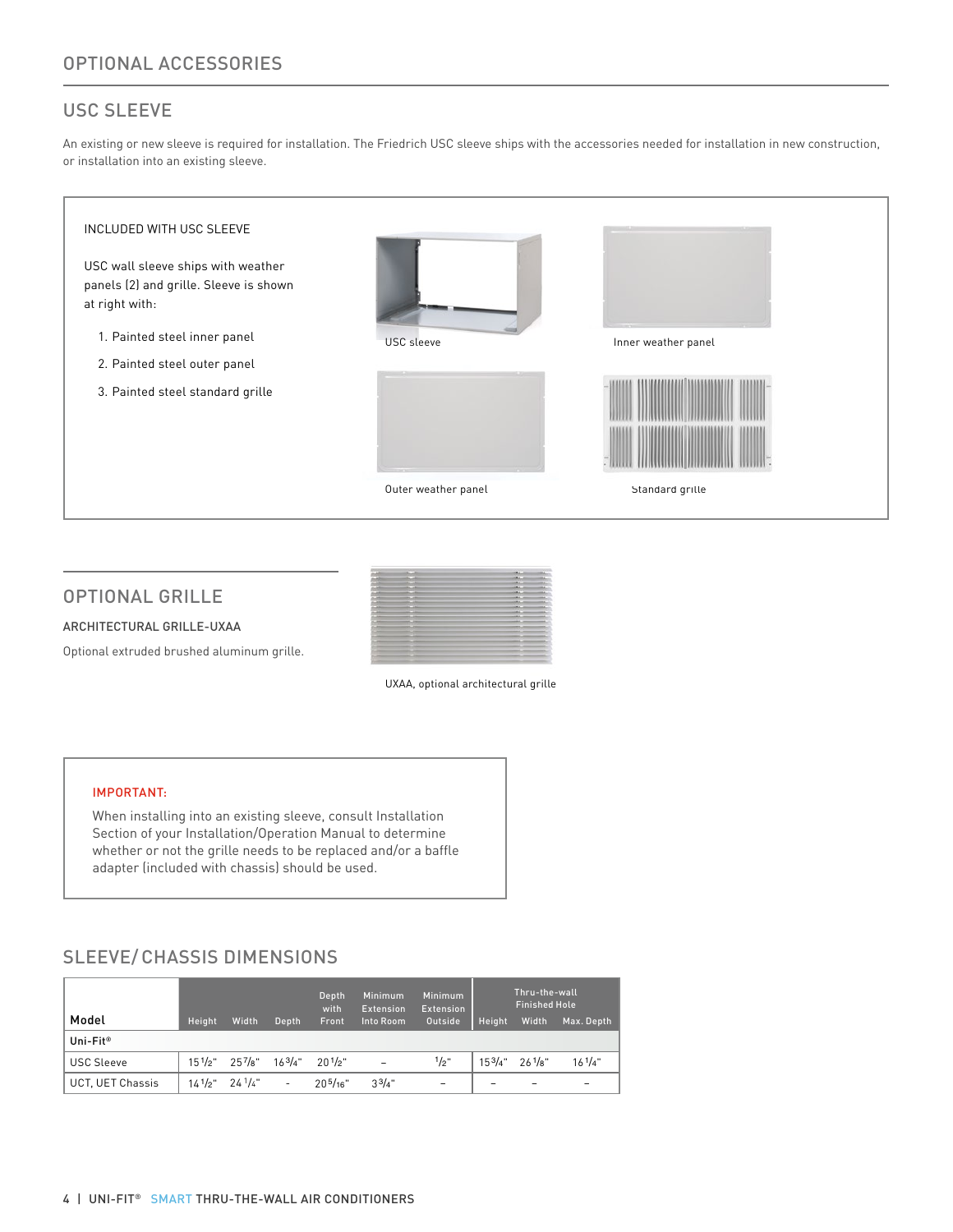### UNIVERSAL FIT

Easy replacement in existing 24 1/2", 26" or 27" sleeves, including sleeves listed below.

| Sleeve<br><b>Dimensions</b> | Friedrich<br><b>USC Sleeve</b> | Amana       | Carrier<br>[51S]<br>Series) | Fedders/<br>Emerson/<br><b>Friedrich WSE</b> | Emerson/<br><b>Fedders</b> | GE/<br>Hotpoint | Whirlpool        | White-Westinghouse/<br><b>Frigidaire/Carrier (52F Series)</b> |
|-----------------------------|--------------------------------|-------------|-----------------------------|----------------------------------------------|----------------------------|-----------------|------------------|---------------------------------------------------------------|
| Height                      | $15^{1}/2"$                    | $15^{5}/8"$ | $16^{7}/8"$                 | $16^{3}/4"$                                  | $15^{3}/4"$                | $15^{5}/8"$     | $16^{1}/2$ "     | $15^{1}/4"$                                                   |
| Width                       | $25^{7}/8"$                    | 26"         | $25^{3}/4"$                 | 27"                                          | $26^{3}/4"$                | 26"             | $25^{7}/s$ "     | $25^{1}/2"$                                                   |
| Depth                       | $16^{3}/4"$                    | $16^{7}/8"$ | $18^{5}/s$ "                | $163/4"$ or $193/4"$                         | 15"                        | $16^{7}/s$ "    | $171/s$ " or 23" | $16"$ , $17'$ / <sub>2</sub> " or 22"                         |

NOTE: Chassis requires USC sleeve for new installations (sold and shipped separately).



#### IMPORTANT:

#### CHASSIS EXTENSION INTO THE ROOM

UCT and UET chassis w/ front fully installed into USC sleeve extends into the room as shown at right  $\bigtriangleup$ 

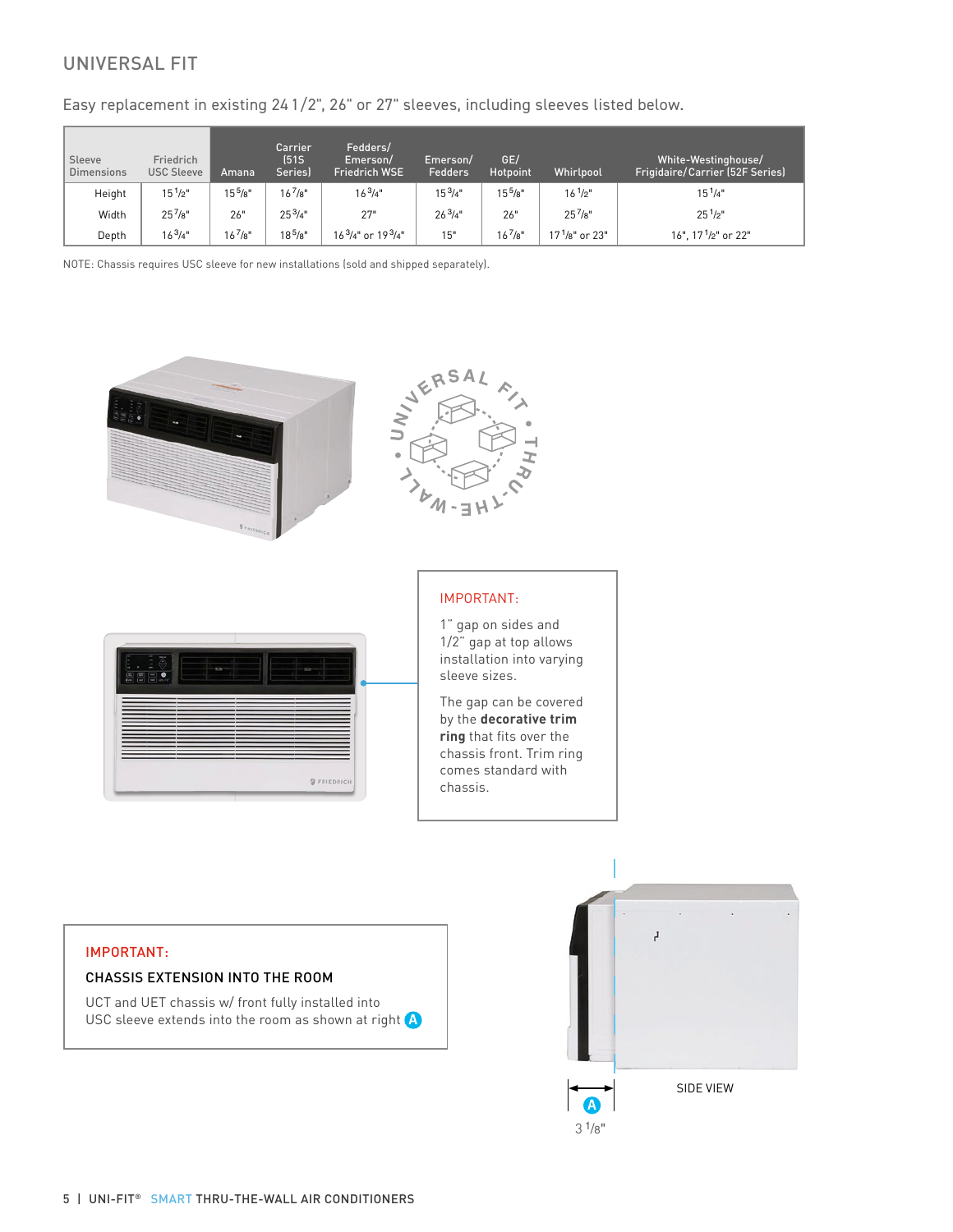### $SPECIFICATIONS$

|         |                                |              |            |                          |              |                 |       |                          |                                |            |             | <b>Estimated</b><br>Yearly | Moisture |                          |     |        | <b>Net</b> | Ship          |
|---------|--------------------------------|--------------|------------|--------------------------|--------------|-----------------|-------|--------------------------|--------------------------------|------------|-------------|----------------------------|----------|--------------------------|-----|--------|------------|---------------|
|         |                                |              | Cooling    | Heating                  | <b>Volts</b> | Cooling Cooling |       | <b>Heating Heating</b>   |                                |            |             | <b>Energy</b>              | Removal  |                          |     |        | Lbs        | Weight Weight |
|         | Model                          | <b>UPC</b>   | <b>Btu</b> | <b>Btu</b>               | Rated        | Amps            | Watts | Amps                     | <b>Watts</b>                   | <b>EER</b> | <b>CEER</b> | Cost                       |          | Pints/Hr Refrigerant CFM |     | Sleeve |            | <b>Lbs</b>    |
|         | UNI-FIT®                       |              |            |                          |              |                 |       |                          |                                |            |             |                            |          |                          |     |        |            |               |
|         | Cool Only                      |              |            |                          |              |                 |       |                          |                                |            |             |                            |          |                          |     |        |            |               |
| $\star$ | UCT08A10A                      | 724587436747 | 8000       | $\overline{\phantom{0}}$ | 115          | 6.9             | 755   |                          | $\overline{\phantom{0}}$       | 10.7       | 10.6        | \$69                       | 0.8      | <b>R410A</b>             | 265 |        | 64         | 78            |
| *       | UCT10A10A                      | 724587436754 | 10000      |                          | 115          | 8.3             | 940   |                          | $\qquad \qquad \longleftarrow$ | 10.7       | 10.6        | \$85                       | 1.25     | <b>R410A</b>             | 247 |        | 74         | 86            |
| *       | UCT10A30B                      | 724587440386 | 10000      |                          | 230          | 4.5             | 940   |                          | $\overline{\phantom{0}}$       | 10.7       | 10.6        | \$85                       | 1.25     | <b>R410A</b>             | 265 |        | 74         | 86            |
| $\star$ | UCT12A10A                      | 724587436761 | 12000      |                          | 115          | 10.1            | 1130  |                          | $\overline{\phantom{m}}$       | 10.6       | 10.5        | \$102                      | 1.7      | <b>R410A</b>             | 276 |        | 75         | 88            |
| *       | UCT12A30A                      | 724587436778 | 12000      |                          | 230          | 5.4             | 1130  | $\overline{\phantom{0}}$ |                                | 10.6       | 10.5        | \$102                      | 1.7      | <b>R410A</b>             | 265 |        | 75         | 88            |
|         | <b>UCT14A30B</b>               | 724587440607 | 14000      | $\overline{\phantom{0}}$ | 230          | 7.2             | 1490  |                          |                                | 9.4        | 9.3         | \$135                      | 2.15     | <b>R410A</b>             | 265 |        | 76         | 89            |
|         | <b>Cool with Electric Heat</b> |              |            |                          |              |                 |       |                          |                                |            |             |                            |          |                          |     |        |            |               |
|         | UET08A11A                      | 724587436792 | 8000       | 4200                     | 115          | 7.2             | 810   | 12.5                     | 1320                           | 9.7        | 9.6         | \$74                       | 0.75     | <b>R410A</b>             | 265 |        | 66         | 79            |
|         | UET10A33A                      | 724587436808 | 10000      | 10600                    | 230          | 4.9             | 1030  | 15                       | 3500                           | 9.7        | 9.6         | \$93                       | 1.2      | <b>R410A</b>             | 276 |        | 75         | 87            |
|         | UET12A33A                      | 724587436815 | 12000      | 10600                    | 230          | 5.9             | 1230  | 15                       | 3500                           | 9.7        | 9.6         | \$111                      | 1.65     | <b>R410A</b>             | 276 |        | 76         | 89            |
|         | <b>UET14A33A</b>               | 724587436822 | 14000      | 10600                    | 230          | 7.2             | 1490  | 15                       | 3500                           | 9.4        | 9.3         | \$135                      | 2.15     | <b>R410A</b>             | 265 |        | 77         | 90            |

### PLUG FACE / CIRCUIT RATING / POWER CORD

| Uni-Fit $\degree$<br><b>Model Number</b>  | Circuit<br>Rating<br><b>Breaker</b><br>or T-D Fuse | Plug<br>Face<br>(NEMAH) | Power<br>Cord<br>Length<br>[ft.] | Wall<br>Outlet<br>Appearance |
|-------------------------------------------|----------------------------------------------------|-------------------------|----------------------------------|------------------------------|
| UCT08A10A. UCT10A10A.<br><b>UCT12A10A</b> | 125V - 15A                                         | $5 - 15P$               | 6                                |                              |
| UCT10A30B. UCT12A30A.<br><b>UCT14A30B</b> | $250V - 15A$                                       | $6 - 20P$               | 6                                |                              |
| UET08A11A                                 | 125V - 15A                                         | $5 - 15P$               | 4.75                             |                              |
| UET10A33A, UET12A33A,<br><b>UET14A33A</b> | $250V - 20A$                                       | $6 - 20P$               | 475                              |                              |

Power cords are located on front left of Uni-Fit models.

#### CARTON DIMENSIONS

|                      | <b>Carton Dimensions Inches</b> |             |              |  |  |  |
|----------------------|---------------------------------|-------------|--------------|--|--|--|
| <b>IehoM</b>         | Height                          | Width       | Depth        |  |  |  |
| Uni-Fit <sup>®</sup> |                                 |             |              |  |  |  |
| <b>USC Sleeve</b>    | $17^{7}/8"$                     | 28"         | $19^{1}/4"$  |  |  |  |
| UCT. UET Chassis     | $16^{3}/8"$                     | $27^{3}/4"$ | $26^{5}/8$ " |  |  |  |

As an Energy Star® partner, Friedrich Air Conditioning Co. has determined that the selected Energy Star® models meet the Energy Star® guidelines for energy efficiency. EER is the unit's Energy Efficiency Ratio; CEER is the unit's Combined Energy Efficiency Ratio.

Due to continuing research in new energy-saving technology, specifications are subject to change without notice.

Your energy costs will depend on your utility rates and use. The estimated energy cost is based on a electricity cost of \$.12 per kWh.

For more information, visit -www.ftc.gov/energy.





and application.

Uni-Fit Electric Heat models utilize an electric heat strip to provide warm air quickly. They can be used for primary heating in moderate climates and as supplemental heating in colder climates. They are ideal for rooms that are always 'too cold in winter'. Your Friedrich dealer or distributor can assist you in selecting the right unit for your particular climate